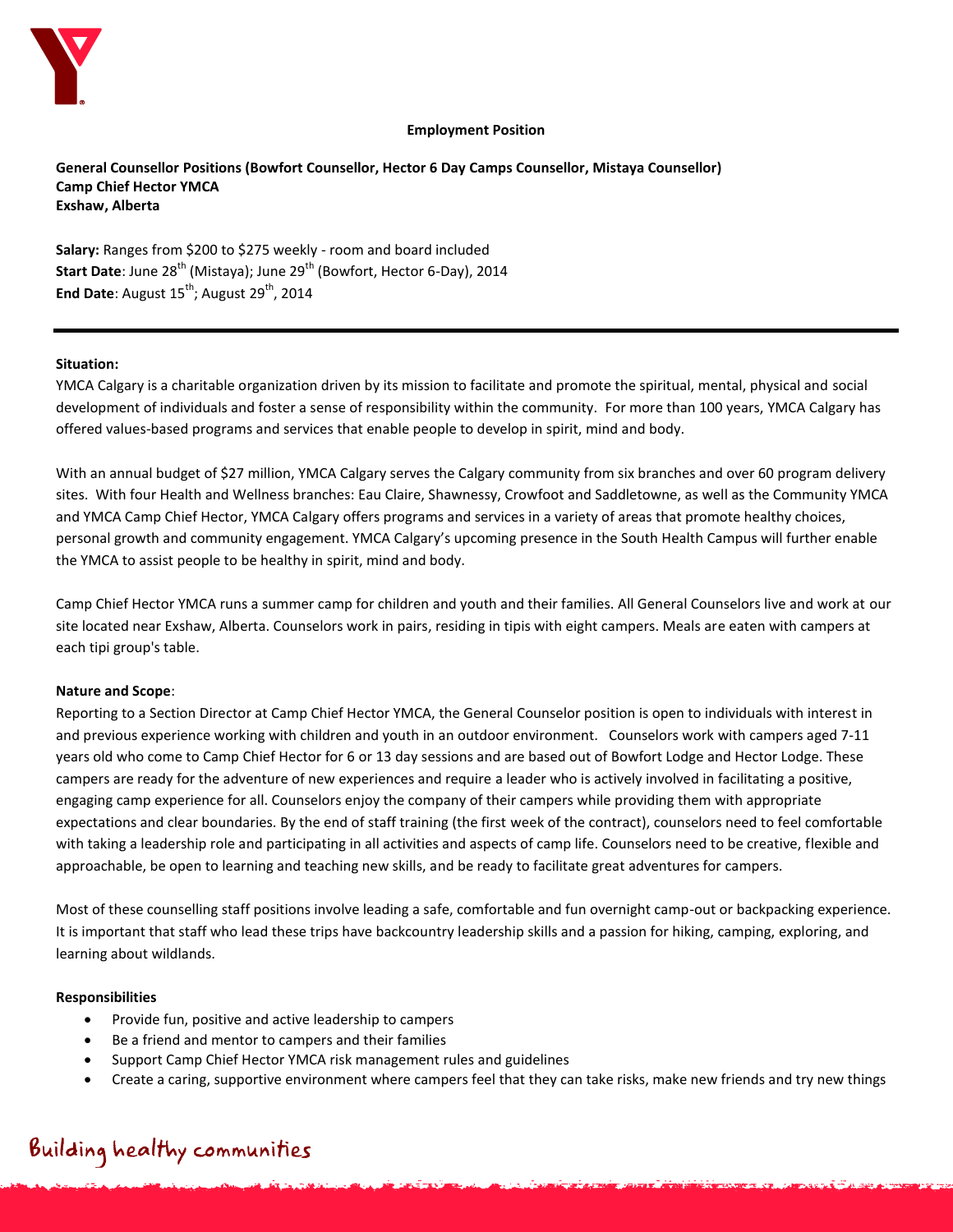

- Model and support the values of Camp Chief Hector YMCA and YMCA Calgary
- Work as an active and positive member of the Camp Chief Hector YMCA staff team
- Manage personal energy to perform excellently each week with a busy schedule

## **Certifications and Experiences**

People who have found success in this position have:

- Previous experience and positive references related to working with children/youth
- Clearly demonstrated a positive attitude and teamwork in prior work/volunteer situations
- The ability to provide comfort and guidance to campers who are often away from home for the first time
- Comfort with and/or enthusiasm for backcountry travel
- **Standard First Aid and CPR 'C' or Wilderness First Aid 24 hour**
- **A clean criminal background check including a vulnerable sector search**

## **Competencies**:

*Commitment to the Vision and Values:* Demonstrates and promotes a personal understanding of and appreciation for the mission, vision and values of YMCA Calgary

*Service Attitude/Customer Focus:* Identifies needs and wants of campers and their families as priority and responds in an effective and timely manner to enhance every person's Camp Chief Hector YMCA experience

*Leadership:* Ability to adapt to working with different people in a dynamic environment

*Communication:* Ability to maintain open, clear, honest rapport with campers and co-workers

*Self Management:* Ability to adapt personal job expectations and maintain desire for professional growth

*Teamwork:* Ability to work effectively with others to provide memorable camp experiences for children and youth

*Flexibility/Managing Change:* Ability to initiate and respond effectively to changing conditions

*Diversity:* Appreciate that people with varying opinions, backgrounds and personalities bring richness to the YMCA

*Commitment to Health and Safety:* Acknowledges the importance and understands how to manage and educate others of risk management and harm reduction

## **To Apply:**

If you are applying to work for more than one season, please send in only one application package and quote both seasons' job titles in the cover letter.

**NEW STAFF**: Please apply with a cover letter, resume and 3 references (email addresses AND phone numbers) who can attest to your character and previous work or volunteer performance. At least one of these references must be from a position where you were working or volunteering with youth.

In your cover letter, please list in point form:

- Your experiences working with children and youth. Include the organization, the length of the sessions and length of your commitment, and what your role was within the program
- The level of first aid certification that you have and it's expiry date, or your plan to acquire the certifications needed for the position you're applying for

**RETURNING STAFF (and former LIT participants)**: For prospective staff who have worked at Camp Chief Hector YMCA, please apply with a resume and cover letter that answers the following questions:

1. State the positions that you are interested in for 2014

# Building healthy communities